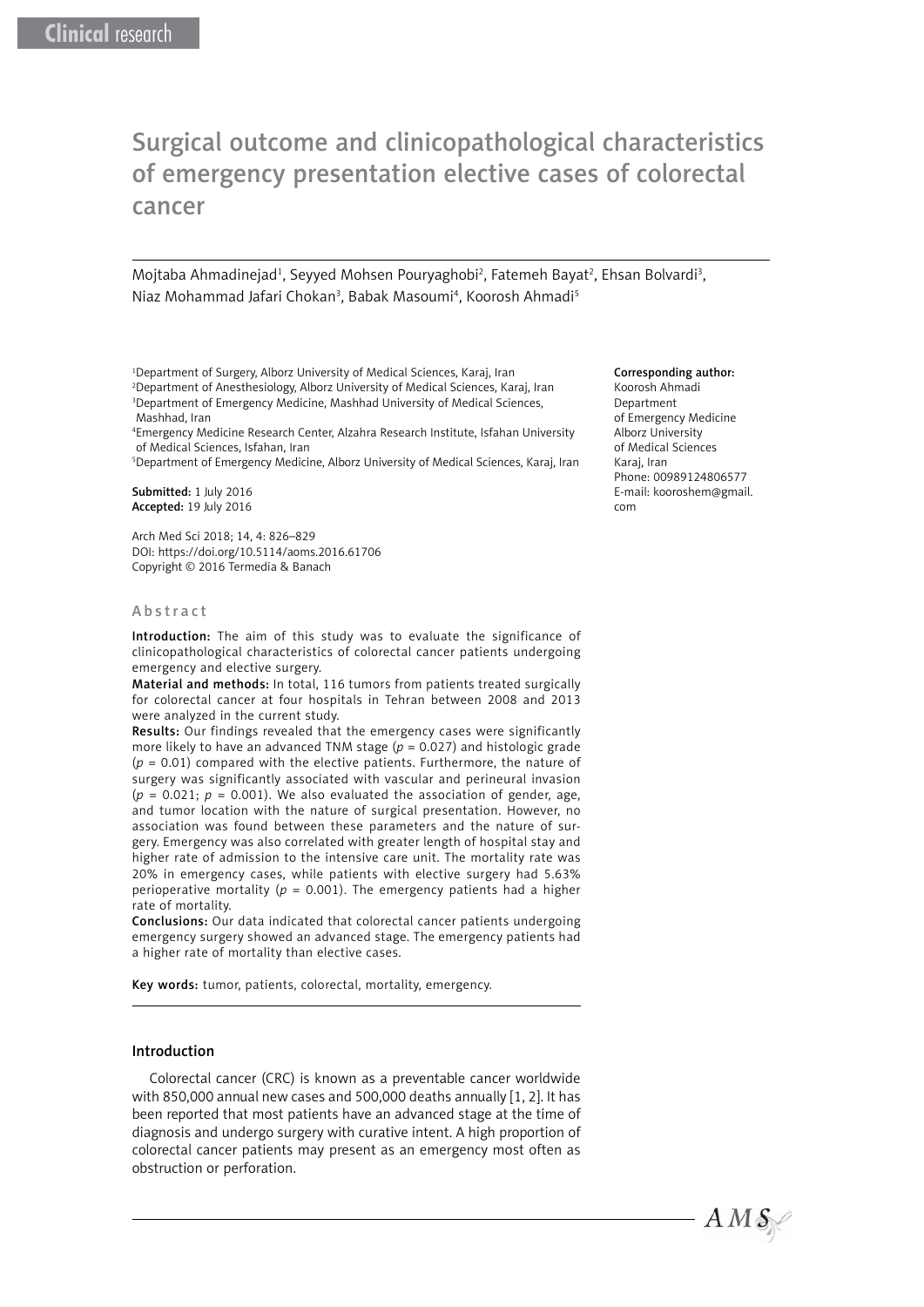It has been previously indicated that the high postoperative mortality rate and poor survival are correlated with emergency presentation [3–6], as well as low 5-year survival [7]. The symptoms that lead patients to present as emergency, including perforation, obstruction and intestinal bleeding, contribute to advanced disease. Furthermore, patients with emergency CRC may also present with cardiovascular, metabolic, respiratory or infectious emergencies that can be markedly associated with higher risk of mortality [8]. Previous investigations indicated that emergency surgery was correlated with poorer outcome compared with elective surgery [9].

The aim of this study was to evaluate the significance of clinicopathological characteristics of colorectal cancer patients undergoing emergency and elective surgery.

## Material and methods

All participating patients signed the consent forms, and all protocols in the present study were conducted in accordance with the Declaration of Helsinki Guidelines. In total, 116 patients treated surgically for CRC at the four hospitals in Tehran and Tabriz between 2008 and 2013 were included in the present study. The tissues were confirmed by pathological evaluation. The data of patients were obtained from medical records and the individual surgeons after surgery. The data of 30-day mortality, intensive care unit (ICU) admission, and length of hospital stay were obtained in the study.

The patients who underwent emergency CRC surgery were assigned as emergency cases due to obstruction, perforation, or bleeding, and other patients were considered elective with abdominal pain, blood in stool, change in bowel habit, mass and weight loss.

Slides stained with hematoxylin and eosin  $(H + E)$  were obtained from the patients. The histopathology report was based on the World Health Organization (WHO) classification [10]. The clinicopathological characteristics of the patients are shown in Table I.

#### Statistical analysis

The  $\chi^2$  test was used to analyze the relationships among variables. The correlation between clinical and pathologic parameters and type of surgery were evaluated using the  $\chi^2$  test or Mann-Whitney *U*-test as appropriate. Statistical analysis was performed with the software SPSS version 16.0 for Windows (SPSS Inc, IL, USA). *P*-value < 0.05 was considered to be statistically significant.

### Results

A total of 116 patients were included in the study; 61.20% (71) were elective and 38.79% (45) were emergency cases. The mean age of the patients was 65.4 years. Of the 116 patients, median age of patients who had emergency surgery was 60.23 years, while it was 58 years for elective cases (*p* > 0.05). Overall, 66 patients (56.89%) were male and 50 (43.10%) were female.

The tumors were located: in the right colon (33.62%; 39 cases), in the left colon (25.86%, 30 cases), or in the rectum (40.51%, 47 cases).

Among the emergency patients, 22 (48.8%) had obstruction, and perforation was observed in 16 (35.5%); the remaining cases were operated on for suspected acute appendicitis, incarcerated hernia or a gynecological condition. Perforations were observed at the tumor site in patients and close to the tumor in 13 patients. Furthermore, obstruction of the right colon was observed in 63.3% of patients and left-sided obstruction was observed in 36.3%.

The clinicopathological characteristics of the patients with elective and emergency presentations are shown in Table I. Our findings revealed

Table I. Association of clinicopathological characteristics with nature of surgery

| <b>Parameters</b>      | Elective<br>$(N = 71)$<br>n (%) | Emergency<br>$(N = 45)$<br>n (%) | P-value |
|------------------------|---------------------------------|----------------------------------|---------|
| Age group [years]:     | 0.352                           |                                  |         |
| < 64                   | 38 (53.52)                      | 26 (57.7)                        |         |
| >64                    | 33 (46.47)                      | 19 (41.30)                       |         |
| Gender:                | 0.571                           |                                  |         |
| Female                 | 31 (43.66)                      | 21 (46.6)                        |         |
| Male                   | 40 (56.33)                      | 24 (53.3)                        |         |
| Tumor site:            |                                 |                                  | 0.653   |
| Right colon            | 24 (33.80)                      | 15 (33.3)                        |         |
| Left colon             | 19 (26.76)                      | 11 (24.44)                       |         |
| Rectum                 | 28 (39.43)                      | 19 (42.2)                        |         |
| TNM staging:           |                                 |                                  | 0.027   |
| I                      | 28 (39.43)                      | 5(11.1)                          |         |
| П                      | 21 (29.57)                      | 13 (28.8)                        |         |
| Ш                      | 10 (14.08)                      | 17 (37)                          |         |
| IV                     | 12 (16.90)                      | 10 (22.2)                        |         |
| Histological grade:    |                                 |                                  |         |
| I                      | 39 (54.92)                      | 7(15.5)                          | 0.01    |
| Ш                      | 26 (36.69)                      | 22 (48.8)                        |         |
| Ш                      | 6(8.45)                         | 16 (35.5)                        |         |
| Vascular<br>invasion   | 20 (28.16)                      | 17 (37.7)                        | 0.021   |
| Perineural<br>invasion | 11 (15.49)                      | 13 (28.8)                        | 0.001   |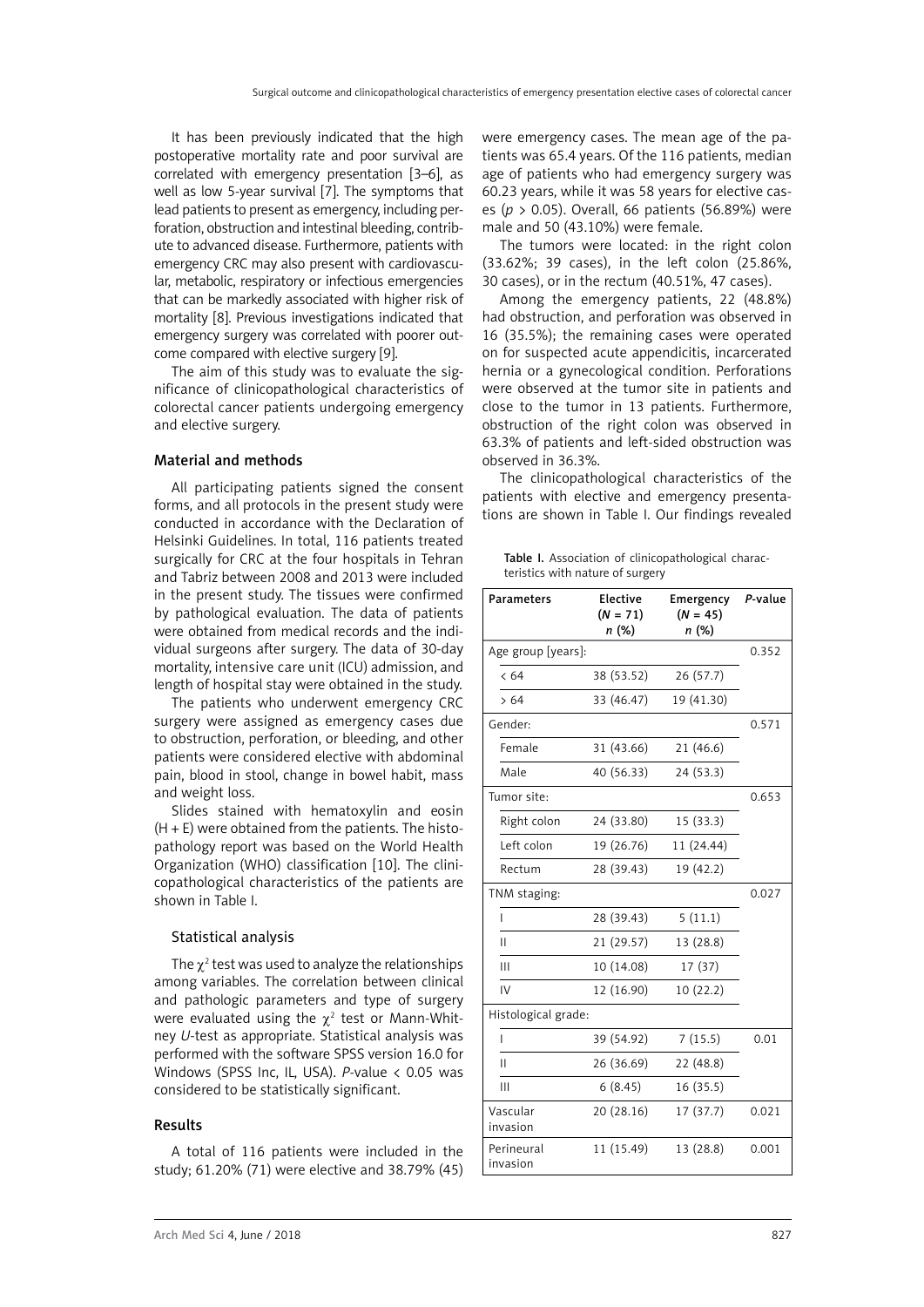Mojtaba Ahmadinejad, Seyyed Mohsen Pouryaghobi, Fatemeh Bayat, Ehsan Bolvardi, Niaz Mohammad Jafari Chokan, Babak Masoumi, Koorosh Ahmadi

Table II. Elective and emergency surgical outcome

| Outcome                                     | <b>Flective</b><br>cases<br>$(N = 71)$<br>n (%) | Emergency<br>cases<br>$(N = 45)$<br>n (%) | P-value |
|---------------------------------------------|-------------------------------------------------|-------------------------------------------|---------|
| Admission to ICU                            | 28 (39.43)                                      | 34 (75.5)                                 | 0.001   |
| Length of stay<br>[days], median<br>(range) | $18(7-62)$                                      | $29(13 - 78)$                             | 0.023   |
| Mortality of<br>patients                    | 4(5.63)                                         | 9(20)                                     | 0.001   |

that the emergency cases were significantly more likely to have an advanced TNM stage  $(p = 0.027)$ and histologic grade  $(p = 0.01)$  compared with the elective cases. Furthermore, the nature of surgery was significantly associated with vascular and perineural invasion (*p* = 0.021; *p* = 0.001).

On the other hand, we examined the association of clinicopathological parameters such as gender, age, and tumor location with surgical presentation. But no association was found between these parameters and the nature of surgery (Table I). Emergency was also correlated with greater length of hospital stay and higher rate of admission to the ICU. The mortality rate was 20% in emergency cases, while patients with elective surgery had 5.63% perioperative mortality  $(p = 0.001)$ . The emergency patients had a higher rate of mortality (Table II).

## Discussion

Emergency presentation has been shown to have worse outcomes when compared with elective resections in patients with colorectal cancer. The poor outcomes for emergency patients begin at their initial hospital stay and continue into their long-term survival [11, 12].

The aim of this study was to evaluate the significance of clinicopathological characteristics of colorectal cancer patients with emergency and elective admission. Our results indicated that the emergency cases were significantly more likely to have an advanced TNM stage and histologic grade compared with the elective patients, which is in agreement with previous studies [13, 14]. Ghazi *et al.* [15] reported that emergency cases generally show a more aggressive histopathologic profile and a more advanced stage than do elective cases. Previous studies indicated that emergency surgery cases tend to have more advanced cancers (AJCC stages III and IV), with more tumor (T)3 and T4 tumors and more node (N)1 and N2 cases as compared to elective surgery [13, 16]. Furthermore, the nature of surgery was significantly associated with vascular and perineural invasion. Vascular invasion was more common

in the emergency patients in the present study. It seems that patients with emergency presentation can show a higher frequency of both vascular and perineural invasion. This evidence showed poor prognosis for patients with emergency surgery [13, 14, 16, 17]. We also evaluated the association of gender, age, and tumor location with the nature of surgical presentation. However, no association was found between other parameters and the nature of surgery, including age, and sex and tumor location.

Median age of patients who had emergency surgery was 60.23 years, while it was 58 years for elective cases (*p* > 0.05). Wong *et al.* reported that patients undergoing emergency surgery were older than elective surgery and both groups are in danger of having their symptoms ignored, albeit for different reasons [13]. Overall, the tumors were located: in the right colon (33.62%; 39 cases), in the left colon (25.86%, 30 cases), or in the rectum (40.51%, 47 cases). Left colon cancer is constrictive in nature. It has been shown that left-sided colon cancers may be associated with change in bowel habit, constipation and rectal bleeding tenesmus. Sigmoid cancers can mimic diverticulitis with pain, fever, and obstructive symptoms [17]. Previous studies reported an age-related shift toward the colon in CRC, and found that up to 40% of cancers were located in the right colon [18, 19].

 In the present study, the emergency patients had a higher rate of mortality. Ascanelli *et al.* [20] demonstrated 27% morbidity and 12% mortality in patients with colorectal cancer subjected to emergency surgery. Sjo *et al.* [21] reported a mortality rate of 3.5% after elective and 10% after emergency operation with resection. A previous study showed morbidity and mortality of 41% and 15% in patients operated on for obstruction or perforation respectively [22]. Previous investigations have revealed that a high rate of mortality and shorter survival may be related to emergency admission [5, 6, 21]. These clinicopathological parameters were previously reported by different authors for various cancers [23–26].

In conclusion, our findings suggest that colorectal cancer patients undergoing emergency surgery showed an advanced stage. The emergency patients had a higher rate of mortality than elective cases.

## Conflict of interest

The authors declare no conflict of interest.

### References

1. Tan E, Tilney H, Thompson M, Smith J, Tekkis PP. The United Kingdom National Bowel Cancer Project – epidemiology and surgical risk in the elderly. Eur J Cancer 2007; 43: 2285-94.